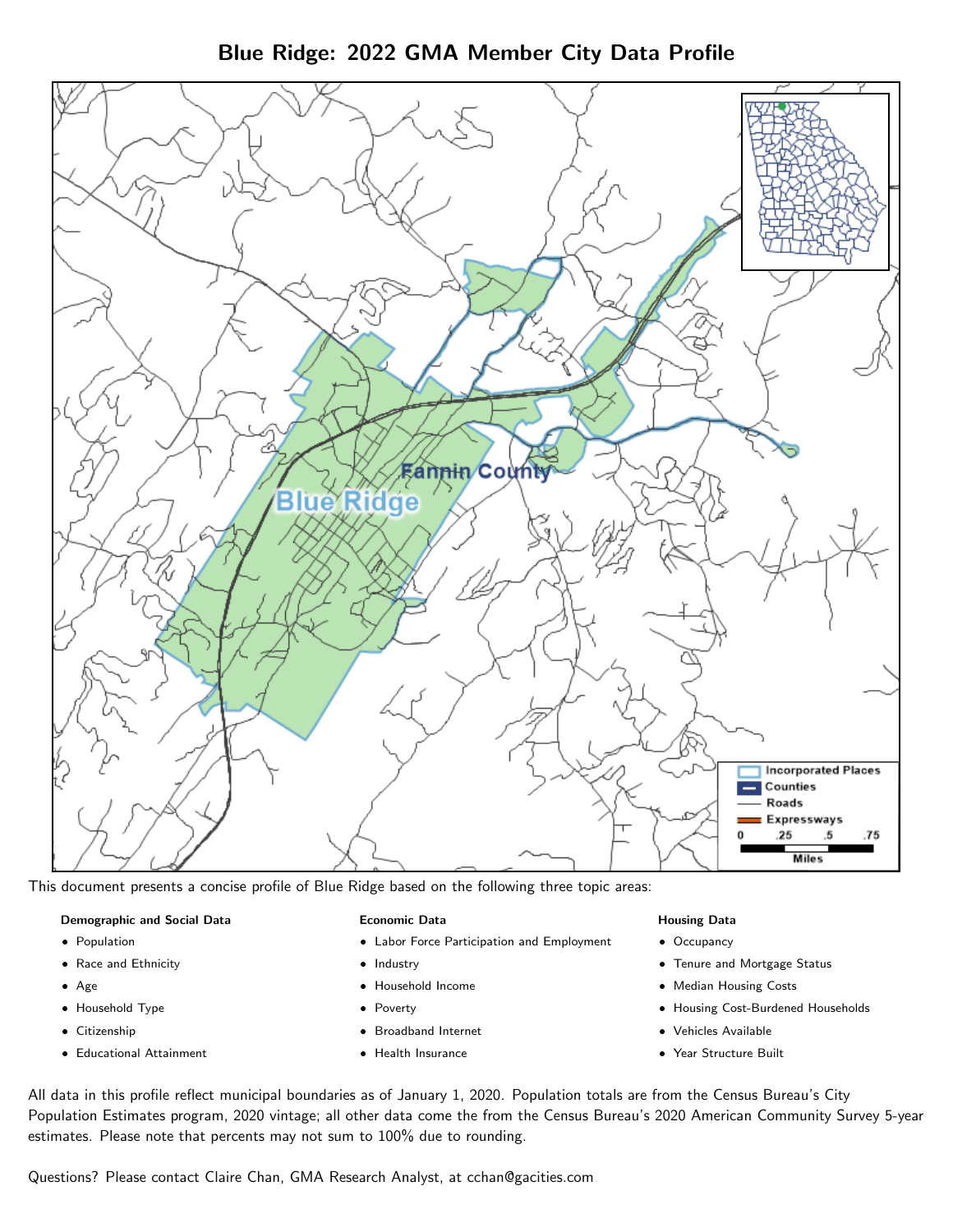# Blue Ridge: Demographic and Social



Age



Source: American Community Survey, 2020 5-year estimates, table B01001 Source: American Community Survey, 2020 5-year estimates, table B11001

# **Citizenship**



Source: American Community Survey, 2020 5-year estimates, table B05002 Source: American Community Survey, 2020 5-year estimates, table B15002

#### Race and Ethnicity



Source: U.S. Census Bureau, City Population Estimates, 2020 vintage Source: American Community Survey, 2020 5-year estimates, table B03002

# Household Type



#### Educational Attainment



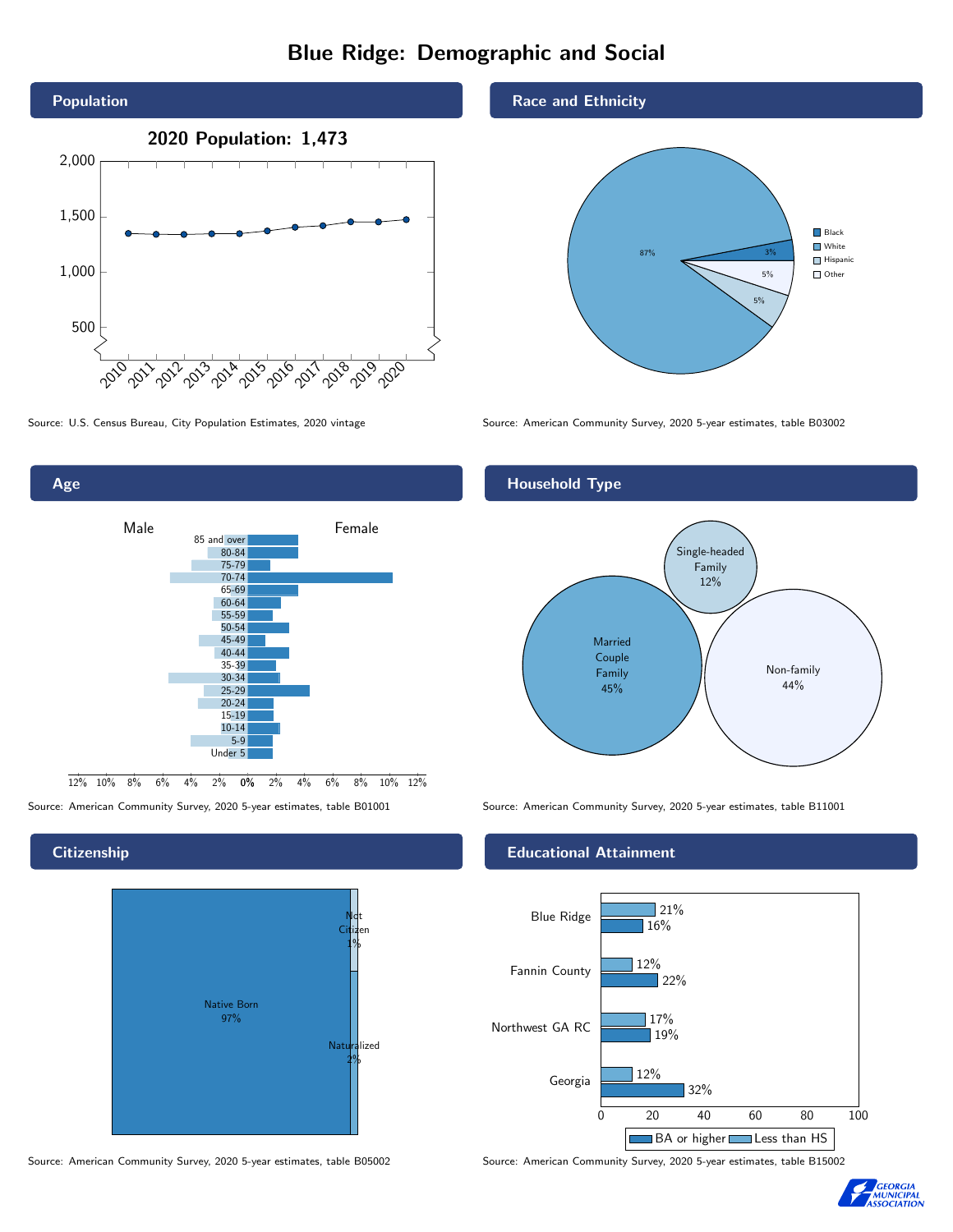# Blue Ridge: Economic



Source: American Community Survey, 2020 5-year estimates, table B23001 Note: Unemployment rate is based upon the civilian labor force.



Source: American Community Survey, 2020 5-year estimates, tables B19013 and B19025 Source: American Community Survey, 2020 5-year estimates, table B17010



Source: American Community Survey, 2020 5-year estimates, table B28002 Source: American Community Survey, 2020 5-year estimates, table B18135

## Industry

| Agriculture, forestry, fishing and hunting, and mining      | $0\%$ |
|-------------------------------------------------------------|-------|
| Construction                                                | 11%   |
| Manufacturing                                               | 7%    |
| <b>Wholesale Trade</b>                                      | $0\%$ |
| Retail Trade                                                | 18%   |
| Transportation and warehousing, and utilities               | 11%   |
| Information                                                 | 3%    |
| Finance and insurance, real estate, rental, leasing         | 8%    |
| Professional, scientific, mgt, administrative, waste mgt    | 16%   |
| Educational services, and health care and social assistance | 11%   |
| Arts, entertainment, recreation, accommodation, food        | 8%    |
| service                                                     |       |
| Other services, except public administration                | 6%    |
| Public administration                                       | $2\%$ |

Source: American Community Survey, 2020 5-year estimates, table C24030

### Poverty



#### Health Insurance